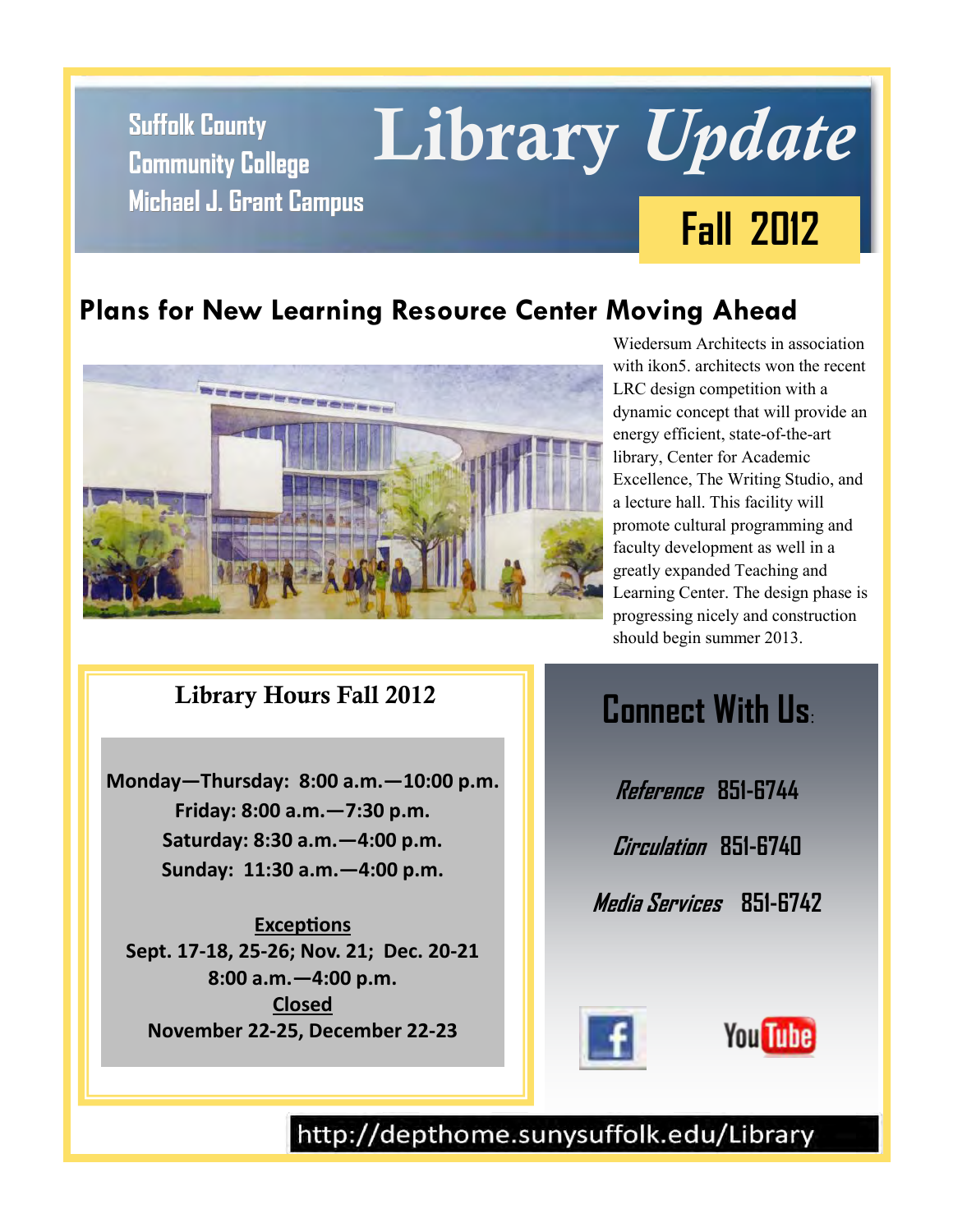# **Library** *Update* **Fall 2012**

### **New titles in our collection**

**This Just In** 

# *Books*

Fool Me Twice: Fighting the Assault on Science in America Interracial America Mental Health Nursing The Other Latin@: Writing Against a Singular Identity Our Unsystematic Health Care System Paint Your Career Green: Get a Green Job Without Starting Over Paralegals and Legal Assistants: Job Hunting Real Folks: Race and Genre in The Great Depression Reforming Wall Street Scenes from Classic Plays: 468 B.C to 1970 A.D. Study Skills for Criminology Treating Substance Abuse: Theory and Technique Using Occupational Therapy Theory in Practice

# *Popular Reading*

The Leftovers Lost Memory of Skin The Lost Wife Miss Peregrine's Home for Peculiar Children My Long Trip Home: A Family Memoir State of Wonder Tina Fey: Bossy Pants Why We Broke Up

# *Media*

| Acquainted with the Night                               | <b>DVD</b> 941 |
|---------------------------------------------------------|----------------|
| Asking for It: The Ethics and Erotics of Sexual Consent | <b>DVD</b> 947 |
| At the River I Stand                                    | <b>DVD</b> 946 |
| Forgotten Fruit: Reclaiming Diversity                   | <b>DVD</b> 943 |
| Writing About Media                                     | <b>DVD</b> 935 |



**This Emotional Life**  *explores ways we can improve social relationships, learn to cope with problems like depression and anxiety, and become more positive and resilient .* DVD 954, 3 discs.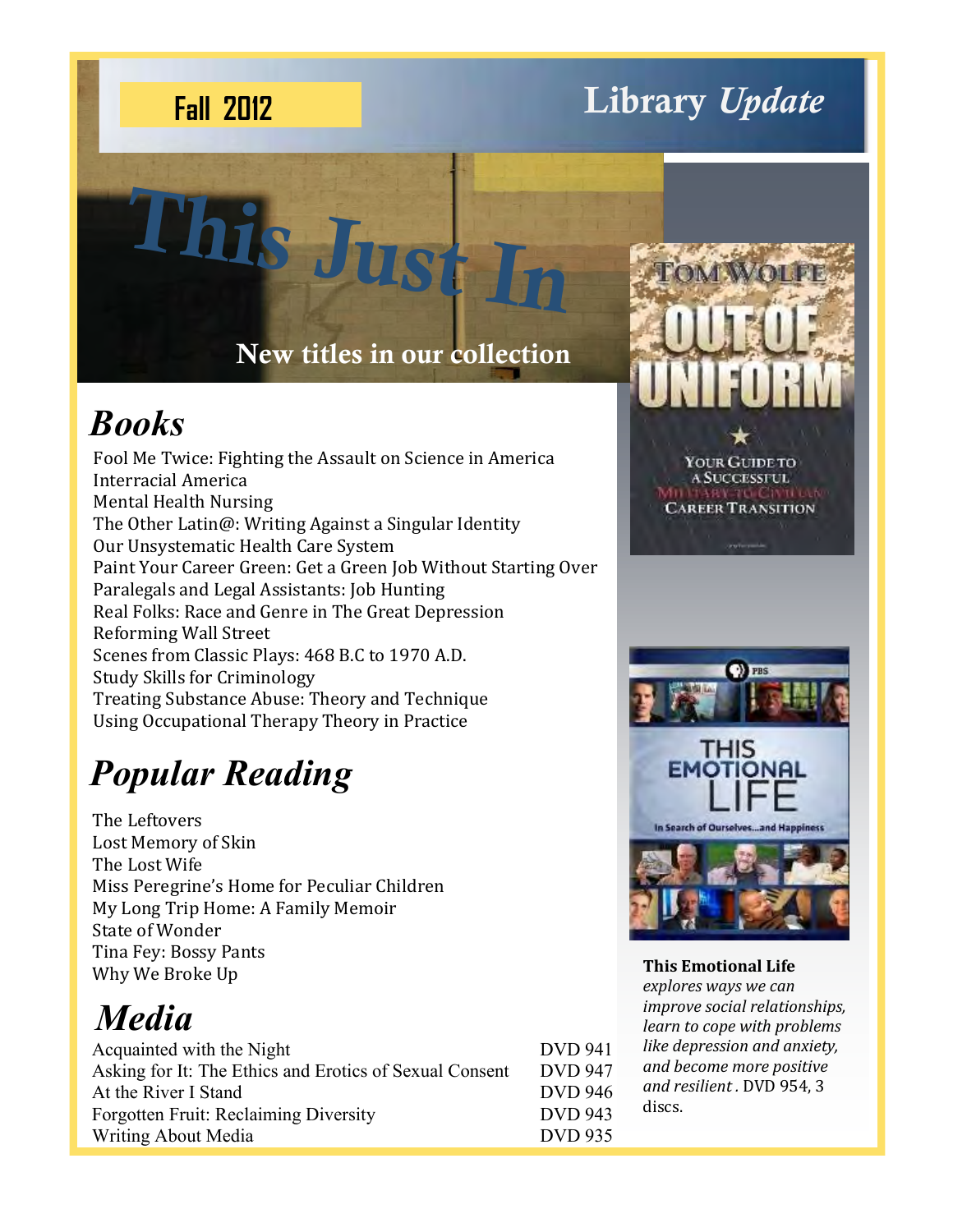#### **Fall 2012**

# **Library** *Update*

#### **Information Literacy News**

Library faculty taught approximately 350 classes during the 2011-2012 academic year! This includes subject-specific classes, COL 101 (College Seminar) library orientations and the credit-bearing Honors LIB 101 (*Research Essentials, Library and the Internet*). Librarians are happy to work with instructors to develop research sessions. Please contact your liaisons, listed below, or Professor Bruce Seger (ext. 6583), coordinator of information literacy, to make arrangements for class sessions.

Sue DeMasi: *Arts & Humanities, Education, Language Arts, English, ESL, Honors.*

Kevin Peterman: *Technology/Engineering, Photography, Media, Communications.*

Bruce Seger: *Business/Technology, Law, Health and Physical Education, Social Sciences.*

MaryPat Takacs*: Health Sciences, Mathematics, Natural Sciences, Nursing.*



New additions to the library's **ESL** collection include *World Wonders, Marco Polo and the Silk Road, Climate Change, Five Short Plays*, and *The Girl with Red Hair*. The ESL section includes a wide variety of topics and levels.



#### **LIBRARY FACULTY**

David Quinn, Campus Head Librarian quinnd@sunysuffolk.edu

Susan DeMasi, Professor, Library Services

Kevin Peterman, Professor, Library Services

Bruce Seger, Instructor, Library Services

> MaryPat Takacs, Assistant Professor, Library Services

Gayle Sheridan, Professor Instructional Media Coordinator

Victoria Sinacori, Professional Assistant, Media

Newsletter Editor: Sue DeMasi Photography: Victoria Sinacori

> **Library Staff** Lynn McCloat Mary Ann Oliva Deborah Skolom